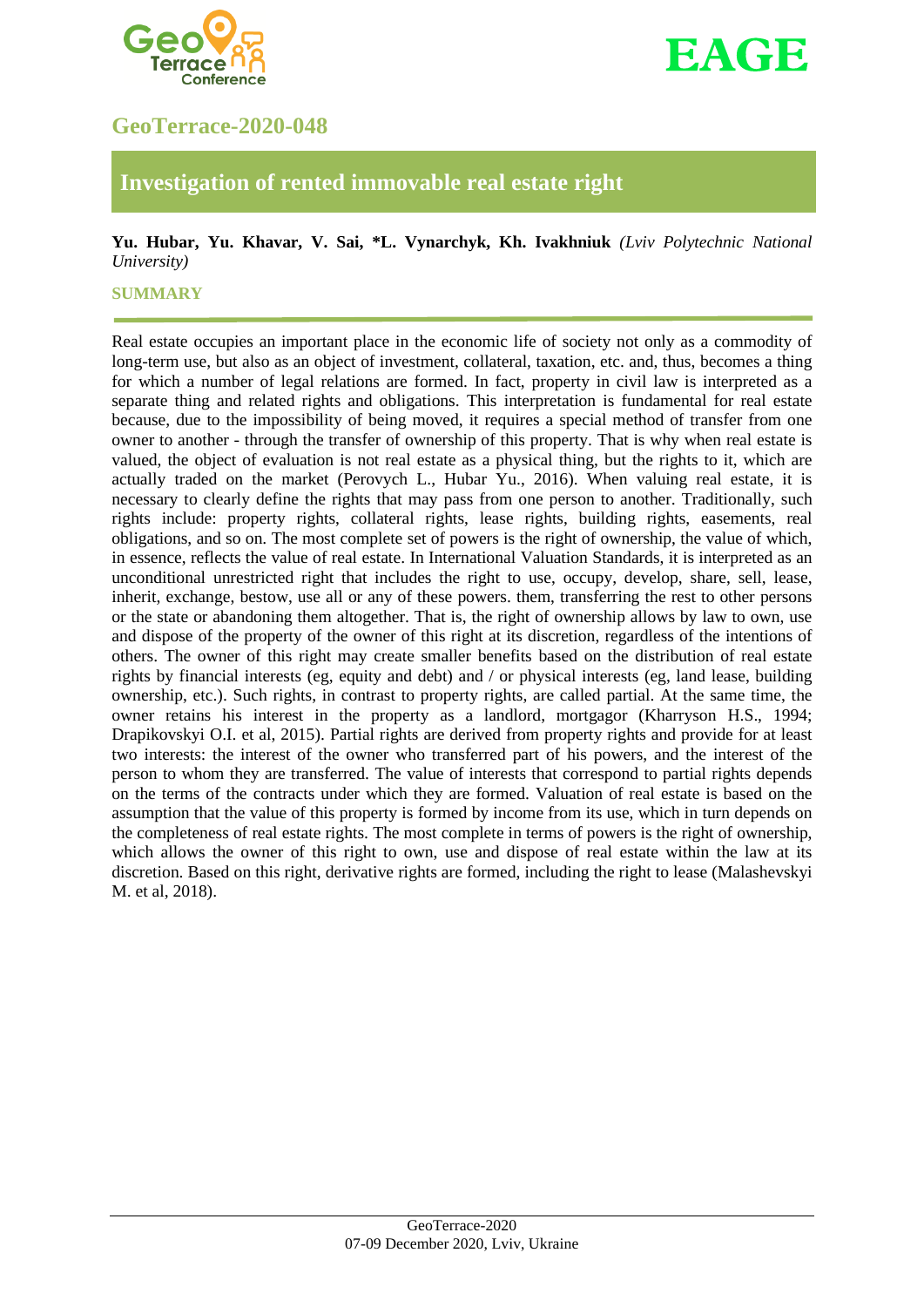



## **Introduction**

Real estate occupies an important place in the economic life of society not only as a commodity of long-term use, but also as an object of investment, collateral, taxation, etc. and, thus, becomes a thing for which a number of legal relations are formed. In fact, property in civil law is interpreted as a separate thing and related rights and obligations. This interpretation is fundamental for real estate because, due to the impossibility of being moved, it requires a special method of transfer from one owner to another - through the transfer of ownership of this property. That is why when real estate is valued, the object of evaluation is not real estate as a physical thing, but the rights to it, which are actually traded on the market (Perovych L., Hubar Yu., 2016).

When valuing real estate, it is necessary to clearly define the rights that may pass from one person to another. The most complete set of powers is the right of ownership, the value of which, in essence, reflects the value of real estate. In International Valuation Standards, it is interpreted as an unconditional unrestricted right that includes the right to use, occupy, develop, share, sell, lease, inherit, exchange, bestow, use all or any of these powers. them, transferring the rest to other persons or the state or abandoning them altogether. That is, the right of ownership allows by law to own, use and dispose of the property of the owner of this right at its discretion, regardless of the intentions of others. The owner of this right may create smaller benefits based on the distribution of real estate rights by financial interests (eg, equity and debt) and / or physical interests (eg, land lease, building ownership, etc.). Such rights, in contrast to property rights, are called partial. At the same time, the owner retains his interest in the property as a landlord, mortgagor (Kharryson H.S., 1994; Drapikovskyi O.I. et al, 2015).

Valuation of real estate is based on the assumption that the value of this property is formed by income from its use, which in turn depends on the completeness of real estate rights. The most complete in terms of powers is the right of ownership, which allows the owner of this right to own, use and dispose of real estate within the law at its discretion. Based on this right, derivative rights are formed, including the right to lease (Malashevskyi M. et al, 2018)..

## **Method and Theory**

It is well known that real estate is accessed not only through the market of purchase and sale, but also through the market of rent. By acquiring the right of ownership, the owner of the real estate object actually acquires the right to own unlimited real estate income, the amount of which is regulated by the unilateral obligations of the owner to comply with the permitted use and to pay real estate tax (Sai V. et al, 2020). The right of use provides its owner with the opportunity to receive regular cash flows by obtaining net operating income from real estate, and the right of disposal - the ability to receive a one-time cash flow, for example, during its sale after the end of the term:

$$
PV_0 = \sum_{i=1}^{n} \frac{l_0^m}{(1+Y)^t} + \frac{FV_0}{(1+Y)^0},
$$
\n(1)

where  $PV_0$  - the current value of real estate ownership;  $I_0^m$  - net operating income from market rent for real estate;  $FV_0$ - terminal value of real estate at the end of the forecast period (t = 1 ÷ n); Y - the discount rate that corresponds to the rate of return.

In essence, the value of property, unencumbered by the interests of third parties or obligations to them, corresponds to the value of real estate as a physical thing and is an imperative to determine the market value of interests in other types of real estate rights. In this case, each derivative right will have at least two interests: for example, in the lease right - the interest of the landlord and the interest of the tenant, the value of which is additive to the value of the property right. Thus, the value of real estate leased can be described by cash flow models that reflect:

• interest of the landlord, the value of which  $PV_0^{U}$  corresponds to the current value of regular income of net operating income from contractual rent  $l_0^k$  during the term of the contract and one-time income from the possible sale of real estate upon its completion  $FV_0$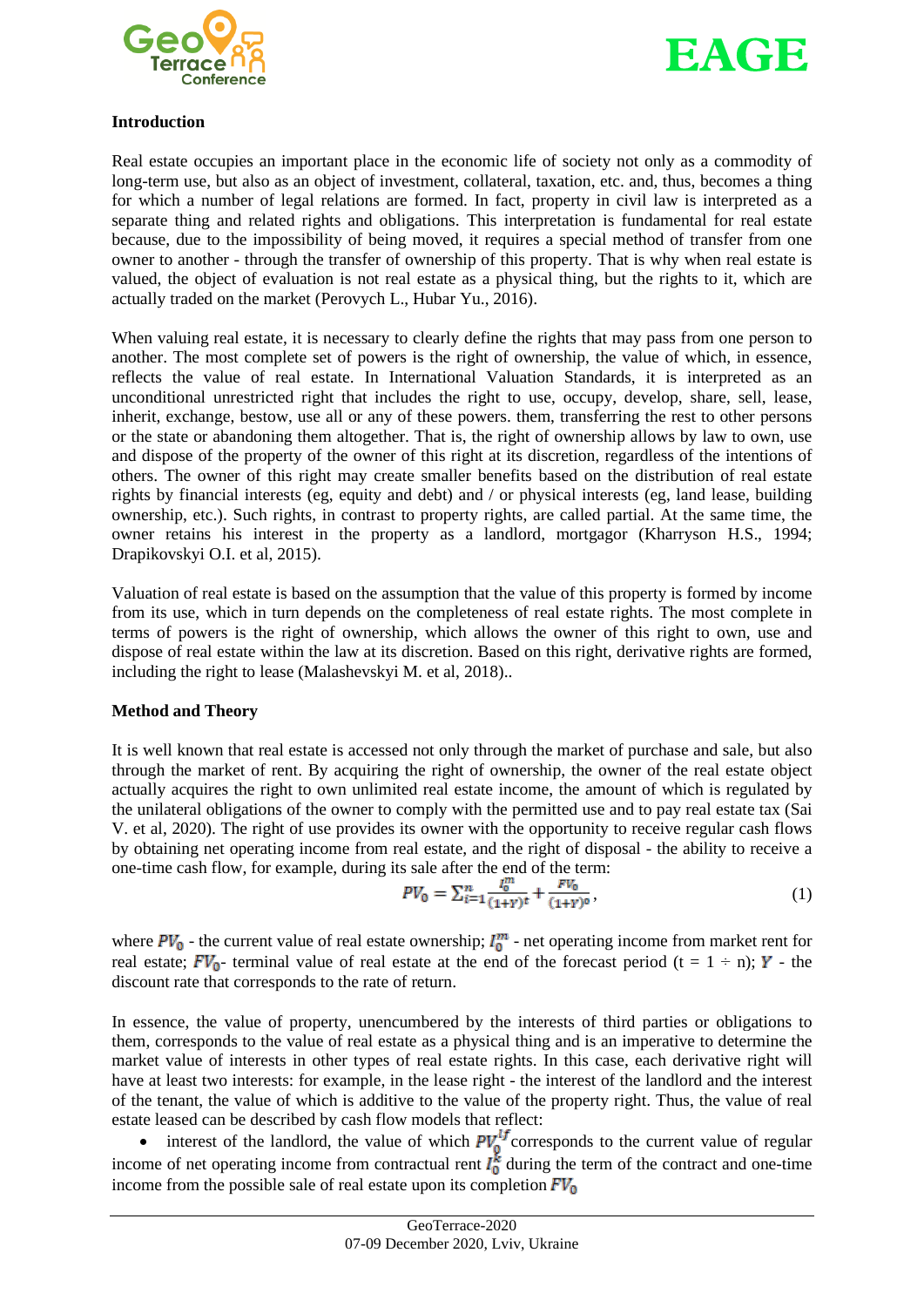



$$
PV_0^{lf} = \sum_{i=1}^n \frac{I_0^k}{(1+Y)^t} + \frac{FV_0}{(1+Y)^0}
$$
 (2)

the interest of the lessee, the value of which  $PV_0^{th}$  is the difference between the value of the interest of the property owner  $PV_0$  and the value of the interest of the lessor  $PV_0^{lf}$ , which determines the derivative (residual) nature of the lessee's interest in the lease

$$
PV_0^{lh} = \sum_{i=1}^n \frac{I_0^k - I_0^k}{(1+r)^t}.
$$
\n(3)

Therefore, the value of the lessee's interest will be positive only if the net operating income from the contractual rent is less than the similar income from the market rent. In the case of approaching the amount of contractual rent to the market level, the value of this interest will decrease, and in case of excess - will become negative. The value of the landlord's interest in such conditions will be greater than the market value of real estate.Lease interests may be related to the alienation of the rights of the owner not only of the improved real estate, but also of the owner of the land free from development, when the latter is provided for development or other use. Similar to improved real estate when renting land:

• the value of the landlord's interest  $PV<sub>L</sub><sup>ij</sup>$  is determined by the current value of net operating income from the contractual fee for land use  $I_L^{\kappa}$  during the term of the contract and the current value of one-time income from the hypothetical sale of land  $FV_L$  upon its completion (4)

$$
PV_L^{1f} = \sum_{i=1}^n \frac{I_L^k}{(1+R_L)^t} + \frac{FV_L}{(1+R_L)^n},\tag{4}
$$

• the value of the lessee's interest  $PU<sub>L</sub><sup>th</sup>$  is the current value of the difference between the net operating income from the market and the contractual fee for land use  $(I_L^m - I_L^k)(5)$ .

$$
PV_L^{1h} = \sum_{i=1}^n \frac{I_L^{m} - I_L^k}{(1 + R_L)^t} \tag{5}
$$

The negative value of the lessee's interest in accordance with International Valuation Standards is considered perfectly legitimate and should not be ignored or offset by the positive market value of other property. It is evidence that the value of the lessor's interest will exceed the value of the property right unencumbered by the lease. However, the absence of reversion as a component of the value of the lessee's interest indicates only that the lessee does not have the authority to dispose of the property. Instead, reverse income from the lessee may arise in the event of early termination of the lease or sale of the sublease right. However, the value of full ownership will not necessarily be equal to the sum of the value of the lessor's right and the value of the lessee's right. This is due to the fact that the value of these rights will depend on the terms of the contract. This value will be affected by: the conditions for the distribution of liabilities for the payment of operating costs and land tax; conditions for reviewing the amount of rent, early termination of the lease, etc. In addition, the rights of the landlord and tenant are characterized by different risks and, consequently, different levels of profitability. Contractual rental income is always less risky than market rental income because it has more certainty. Therefore, the discount rate for calculating the current rental rate is taken 1-2% lower than the market capitalization rate and which determines the value of full ownership.

When assessing land use rights, it should be borne in mind that the land always has land improvements, in respect of which there are also relevant economic interests. This, on the one hand, complicates the valuation procedure, because it must be borne in mind that land and land improvement have different economic nature and characteristics, and on the other - it is the distribution of economic interests by physical components requires an assessment of property rights (Hubar Yu., 2020; Stupen M. et al, 2020; Stupen N., 2019).

#### **Results of investigations**

It is known that the owner of a commercial institution has entered into an agreement for the lease of retail space  $(4000 \text{ m}^2)$  for 10 years, according to which annually will receive a net operating income from contractual rent in the amount of 1,000 thousand USD. It is also known that the net operating income from market rent is 1,200 thousand USD, the rate of return -11,99%, the term of economic life of land improvements - 20 years, and the value of real estate at the end of the economic life of land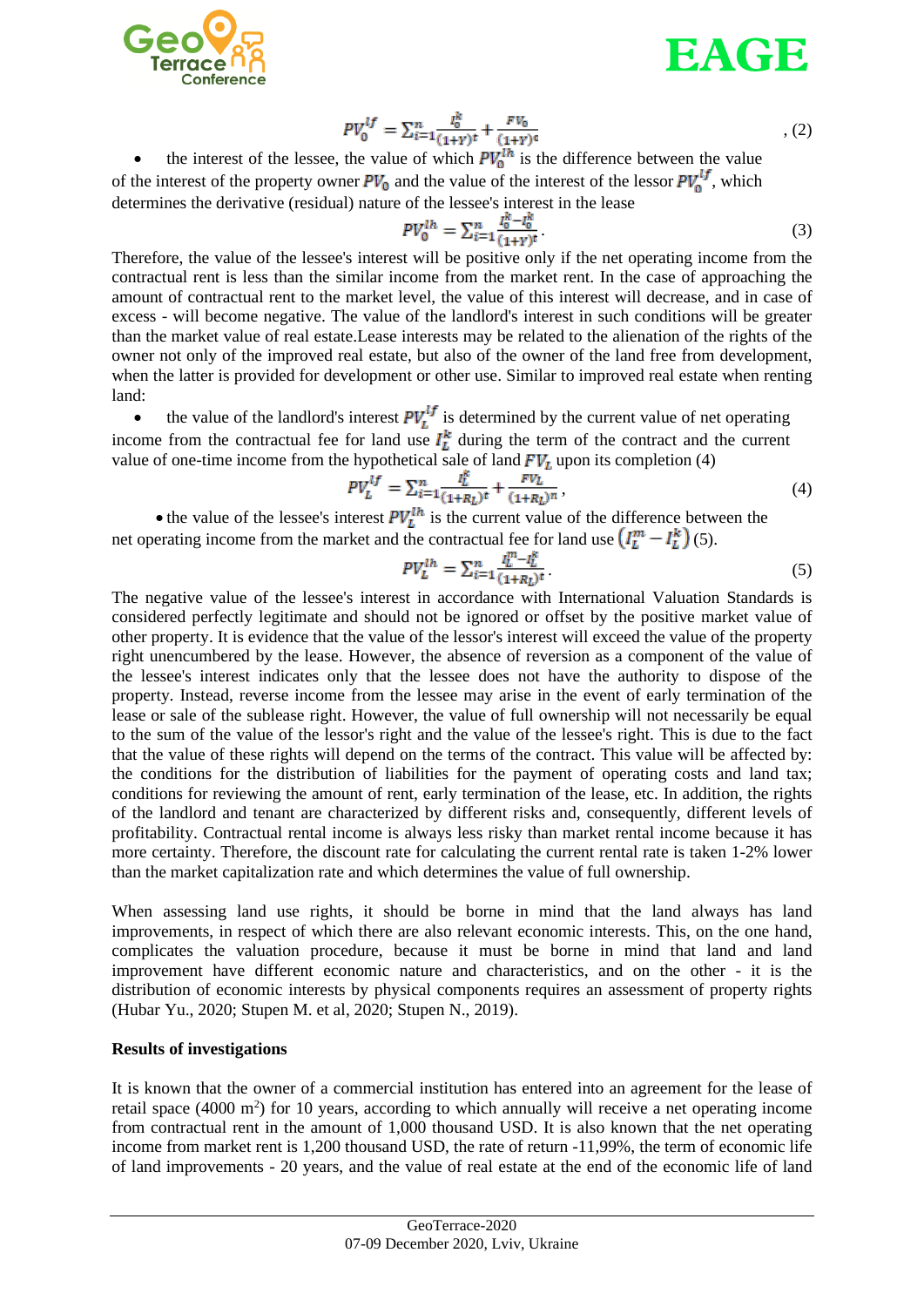



improvements will be - 2,500.0 thousand USD. It is necessary to determine the value of the interests of the landlord and tenant in the right to lease commercial space for 10 years. The calculations are performed in tables 1-3.

**Table 1** Calculation of the market value of real estate (the value of full ownership to a commercial *object)*

| $00$ <sub><math>l</math></sub> $l$ $l$ $l$                   |                               |  |
|--------------------------------------------------------------|-------------------------------|--|
| Elements of calculation                                      | The result of the calculation |  |
| Net operating income from market rent, USD                   | 1 200 000                     |  |
| Factor of the current value of the PVAF annuity (11.99%; 20) | 7,474128                      |  |
| Current value of regular income, USD                         | 8 9 6 8 9 5 4                 |  |
| Future value of real estate, USD                             | 2 500 000                     |  |
| Factor of the current unit cost of PVF (11.99%; 20)          | 0,1039                        |  |
| Current reversion value, USD                                 | 259 750                       |  |
| The cost of ownership of real estate, USD                    | 9 2 2 8 7 0 4                 |  |

*Table 2 Calculation of the terminal value of real estate at the end of the lease term*

| Elements of calculation                                      | The result of the calculation |  |
|--------------------------------------------------------------|-------------------------------|--|
| Net operating income from market rent, USD                   | 1 200 000                     |  |
| Factor of the current value of the PVAF annuity (11.99%; 10) | 5,652537                      |  |
| Current value of regular income, USD                         | 6 7 8 3 0 4 4                 |  |
| Future value of real estate, USD                             | 2 500 000                     |  |
| Factor of the current value of the PVF unit (11.99%; 10)     | 0.322261                      |  |
| Current reversion value, USD                                 | 805 652                       |  |
| Terminal value of real estate, USD                           | 7 5 8 8 6 9 6                 |  |

Thus, the market value of a commercial object at the end of the lease term (terminal value) is 7,588,696 USD.

| Elements of calculation                                                     | The result of the |
|-----------------------------------------------------------------------------|-------------------|
|                                                                             | calculation       |
| Net operating income from contractual rent, USD                             | 1 000 000         |
| Factor of the current value of the PVAF annuity (11.99%; 10)                | 5,652537          |
| The current value of regular income from contractual rent for 10 years, USD | 5 652 537         |
| Terminal value of real estate, USD                                          | 7 588 696         |
| Factor of the current value of the PVF unit (11.99%; 10)                    | 0.322261          |
| Current reversion value, USD                                                | 2 4 4 5 5 4 1     |
| The cost of interest of the landlord, USD                                   | 8 0 9 8 0 7 8     |

*Table 3 Calculation of the value of the landlord's interest in the lease*

Thus, the value of the landlord's interest in the lease is 8,098,078 USD.

- The value of the tenant's interest can be calculated by two methods:
	- 1. As the difference between the value of the property right and the value of the landlord's interest:

$$
PV_0^{1h} = PV_0 - PV_0^{1f} = 9228704 - 8098078 = 1130626
$$
 USD, or

2. As the present value of the difference between the regular income from market and contractual rent:

$$
PV_0^{1h} = (I_0^m - I_0^k) \times PVAF(11,99\%;10) = (1200000 - 1000000) \times 5.652537 = 1130626
$$
 USD.

Thus, the value of the tenant's interest in the lease is 1 130 626 USD. The cost of ownership 9 228 704 USD is distributed between the value of the landlord's interest 8 098 078 USD and the value of the tenant's interest 1 130 626 USD.

The risk of earning regular income can also be taken into account by adjusting the discount rate. Thus, the discount rate for calculating the current value of the lessor's interest will usually be lower than the